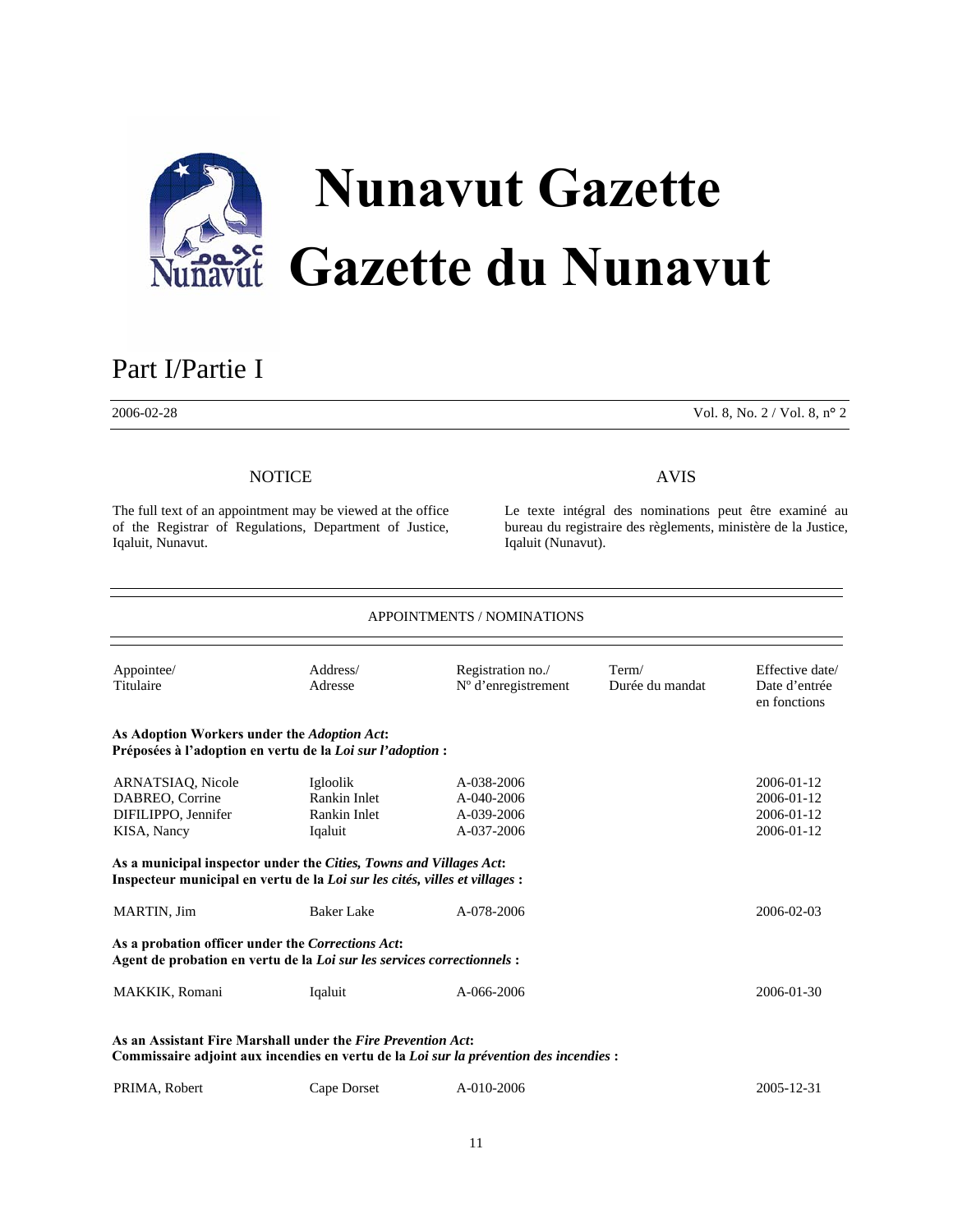| Part I / Partie I                                                                                                                                                                                                                                                                                                                                                       |                                                                            | Nunavut Gazette / Gazette du Nunavut                                             |                                                                  | <i>Vol.</i> 8, <i>No.</i> $2 / Vol. 8$ , $n^{\circ} 2$                           |
|-------------------------------------------------------------------------------------------------------------------------------------------------------------------------------------------------------------------------------------------------------------------------------------------------------------------------------------------------------------------------|----------------------------------------------------------------------------|----------------------------------------------------------------------------------|------------------------------------------------------------------|----------------------------------------------------------------------------------|
| Appointee/<br>Titulaire                                                                                                                                                                                                                                                                                                                                                 | Address/<br>Adresse                                                        | Registration no./<br>N° d'enregistrement                                         | Term/<br>Durée du mandat                                         | Effective date/<br>Date d'entrée<br>en fonctions                                 |
| As a member of the Labour Standards Board under the Labour Standards Act:<br>Membre de la Commission des normes du travail en vertu de la Loi sur les normes du travail :                                                                                                                                                                                               |                                                                            |                                                                                  |                                                                  |                                                                                  |
| MAUTARITNAAQ, Michael                                                                                                                                                                                                                                                                                                                                                   | <b>Baker Lake</b>                                                          | A-065-2006                                                                       | 2 years/2 ans                                                    | 2006-01-27                                                                       |
| As members of the Board of Directors of the Nunavut Business Credit Corporation under the Nunavut Business Credit<br><b>Corporation Act:</b><br>Membres du conseil d'administration de la Société de crédit commercial du Nunavut en vertu de la <i>Loi sur la Société de</i><br>crédit commercial du Nunavut :                                                         |                                                                            |                                                                                  |                                                                  |                                                                                  |
| <b>IPPIAK, Marc</b><br>MAKPAH-NIVIATSIAK,<br>Bernadette<br>NIPTANATIAK-WILCOX,                                                                                                                                                                                                                                                                                          | Chesterfield Inlet<br>Rankin Inlet<br>Cambridge Bay                        | A-063-2006<br>A-064-2006<br>A-061-2006                                           | 3 years/3 ans<br>3 years/3 ans<br>3 years/3 ans                  | 2006-02-11<br>2006-02-11<br>2006-02-11                                           |
| Ruth<br>OWLIJOOT, Tommy N.                                                                                                                                                                                                                                                                                                                                              | Arviat                                                                     | A-062-2006                                                                       | $3 \text{ years}/3$ ans                                          | 2006-02-11                                                                       |
| As members of the Board of Directors of the Nunavut Development Corporation under the Nunavut Development<br><b>Corporation Act:</b><br>Membres du conseil d'administration de la Société de développement du Nunavut en vertu de la Loi sur la Société de<br>développement du Nunavut :<br>MANIAPIK, Jacopie<br>NINGEONGAN, Johnny<br>RENNIE, Gordon<br>TAPTUNA, Peter | Pangnirtung<br>Coral Harbour<br>Iqaluit<br>Kugluktuk                       | A-057-2006<br>A-060-2006<br>A-058-2006<br>A-059-2006                             | 3 years/3 ans<br>3 years/3 ans<br>3 years/3 ans<br>3 years/3 ans | 2006-02-11<br>2006-02-11<br>2006-02-11<br>2006-02-11                             |
| As the Public Trustee under the Public Trustee Act:<br>Curateur public en vertu de la Loi sur le curateur public :                                                                                                                                                                                                                                                      |                                                                            |                                                                                  |                                                                  |                                                                                  |
| LAFLAMME, Marcel                                                                                                                                                                                                                                                                                                                                                        | Iqaluit                                                                    | A-080-2006                                                                       |                                                                  | 2006-02-01                                                                       |
| As Social Welfare Officers for all of Nunavut under the Social Assistance Act:<br>Agentes du bien-être social pour tout le Nunavut en vertu de la Loi sur l'assistance sociale :                                                                                                                                                                                        |                                                                            |                                                                                  |                                                                  |                                                                                  |
| ANGNAKOK, Lucy<br>IKKUTISLUK, Susie<br>JAYKO, Sarah<br>KLENGENBERG, Leslie<br>KOOTOO, Soudloo<br>NUTARAK, Angela                                                                                                                                                                                                                                                        | Qikiqtarjuaq<br>Gjoa Haven<br>Taloyoak<br>Kugluktuk<br>Kimmirut<br>Iqaluit | A-069-2006<br>A-068-2006<br>A-075-2006<br>A-076-2006<br>A-067-2006<br>A-070-2006 |                                                                  | 2006-02-01<br>2006-02-01<br>2006-02-01<br>2006-02-01<br>2006-02-01<br>2006-02-01 |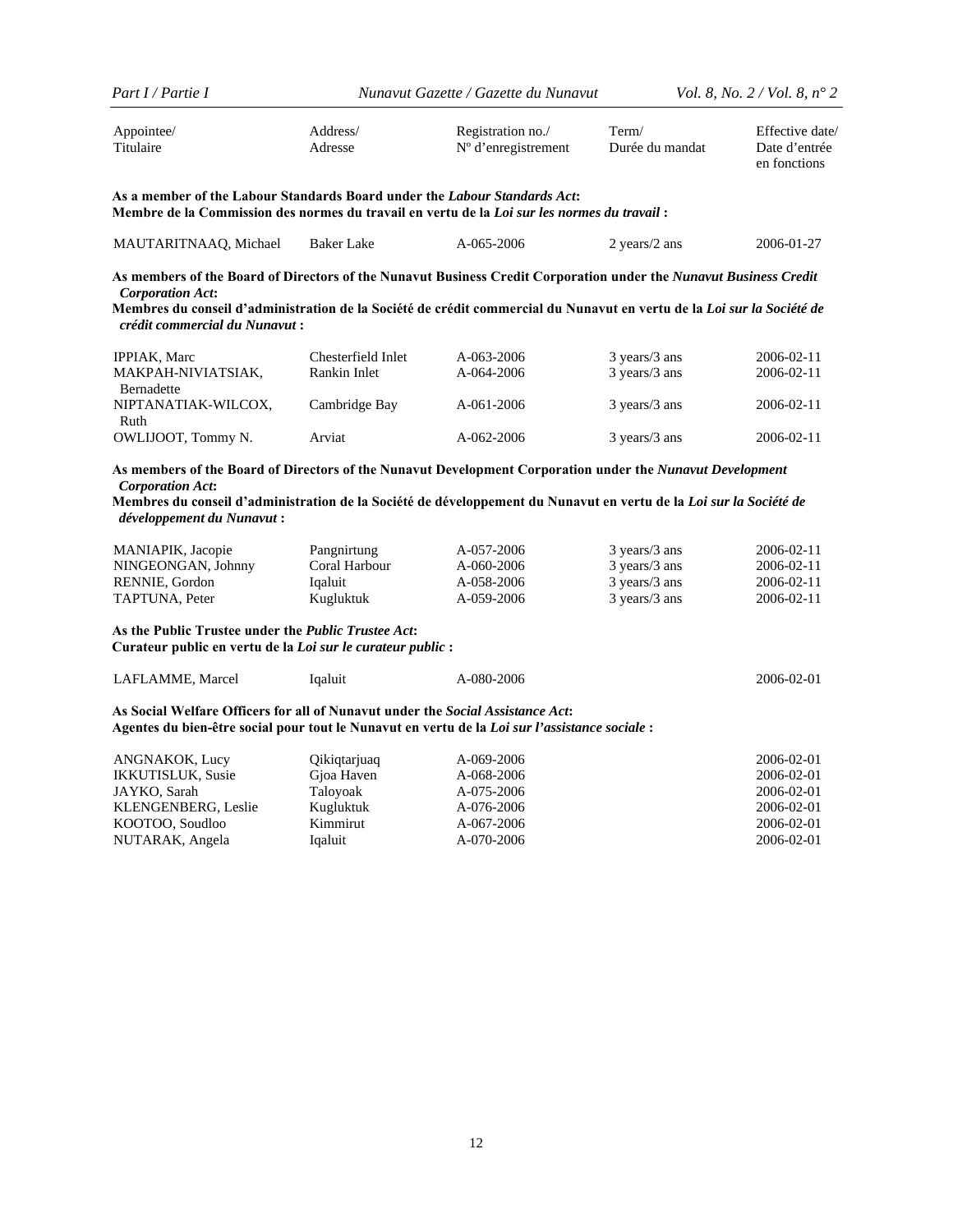# REVOCATIONS / RÉVOCATIONS Name/Nom Revocation no./ Nº de révocation Date/Date Original Appointment/ Première nomination **LEGISLATIVE ASSEMBLY AND EXECUTIVE COUNCIL ACT—member of the Executive Council LOI SUR L'ASSEMBLÉE LÉGISLATIVE ET LE CONSEIL EXÉCUTIF—membre du Conseil exécutif**  KILABUK, Peter A-073-2006 2006-01-31 A-114-2004 **LEGISLATIVE ASSEMBLY AND EXECUTIVE COUNCIL ACT—Minister of Economic Development and Transportation LOI SUR L'ASSEMBLÉE LÉGISLATIVE ET LE CONSEIL EXÉCUTIF—ministre du Développement économique et des Transports**  KILABUK, Peter A-072-2006 2006-01-31 A-0371-2005 **LEGISLATIVE ASSEMBLY AND EXECUTIVE COUNCIL ACT—Minister responsible for Mines LOI SUR L'ASSEMBLÉE LÉGISLATIVE ET LE CONSEIL EXÉCUTIF—ministre responsable des Mines**  KILABUK, Peter A-071-2006 2006-01-31 A-0445-2005 **PUBLIC TRUSTEE ACT―Public Trustee LOI SUR LE CURATEUR PUBLIC―curatrice publique** HOLLIS, Margaret Copping A-079-2006 2006-02-01 A-0376-2005

GOVERNMENT NOTICES (REGISTRIES) / AVIS DU GOUVERNEMENT (BUREAUX D'ENREGISTREMENT)

## **BUSINESS CORPORATIONS ACT LOI SUR LES SOCIÉTÉS PAR ACTIONS**

## **NOTICES OF INCORPORATION OF TERRITORIAL CORPORATIONS (section 8): AVIS DE CONSTITUTION DE SOCIÉTÉS PAR ACTIONS TERRITORIALES (article 8) :**

| Corporation/<br>Société par actions       | Corporation no./<br>$No$ de la société<br>par actions | Registered office/<br>Bureau enregistré                | Incorporation date/<br>Date de constitution |
|-------------------------------------------|-------------------------------------------------------|--------------------------------------------------------|---------------------------------------------|
| <b>ARCTIC SKIES OUTPOST CAMPS</b><br>INC. | C.5109                                                | P.O. Box 1779<br>Building 1088C<br>Iqaluit, NU X0A 0H0 | 2006-02-15                                  |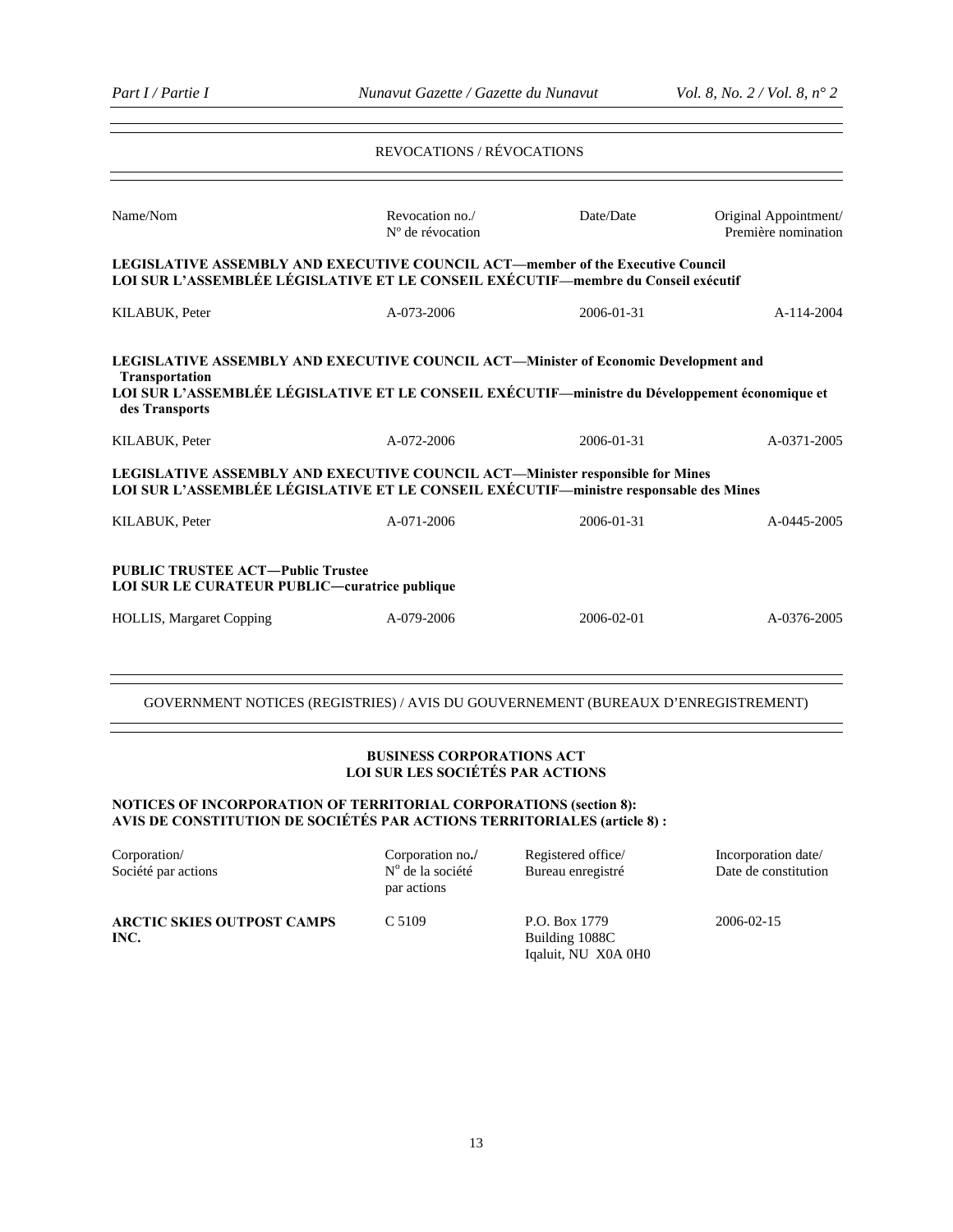#### **NOTICES OF CHANGE OF NAME OF TERRITORIAL CORPORATIONS (subsection 13(4)): AVIS DE CHANGEMENT DE DÉNOMINATION SOCIALE DE SOCIÉTÉS PAR ACTIONS TERRITORIALES [paragraphe 13(4)] :**

| Former name/<br>Ancienne dénomination sociale | Corporation no./<br>$No$ de la société<br>par actions | New name/<br>Nouvelle dénomination<br>sociale                   | Date of change/<br>Date du changement |
|-----------------------------------------------|-------------------------------------------------------|-----------------------------------------------------------------|---------------------------------------|
| 4503 NUNAVUT LTD.                             | C 4503                                                | <b>NUNAVUT</b><br><b>PURCHASING AND</b><br><b>SUPPLIES LTD.</b> | 2006-01-23                            |
| 4625 NUNAVUT LTD.                             | C.4625                                                | <b>ALMIQ CONTRACTING</b><br>LTD.                                | 2006-01-25                            |

## **NOTICES OF REGISTRATION OF EXTRA-TERRITORIAL CORPORATIONS (subsection 285(1)): AVIS D'ENREGISTREMENT DE SOCIÉTÉS PAR ACTIONS EXTRATERRITORIALES [paragraphe 285(1)] :**

| Corporation/<br>Société par actions                                                                                                                                   | Corporation<br>no./N° de la<br>société par<br>actions | Registered Office/<br>Bureau enregistré                                                 | Jurisdiction/<br>Autorité<br>législative | Date of<br>registration/<br>Date d'enregistre-<br>ment |
|-----------------------------------------------------------------------------------------------------------------------------------------------------------------------|-------------------------------------------------------|-----------------------------------------------------------------------------------------|------------------------------------------|--------------------------------------------------------|
| <b>ALTERNATIVE RISK</b><br><b>SERVICES INC.</b>                                                                                                                       | ET 8584                                               | Peterson, Stang &<br>Malakoe<br>P.O. Box 1779,<br>Building 1088C<br>Iqaluit, NU X0A 0H0 | Canada                                   | 2006-01-24                                             |
| <b>FRONT STREET CAPITAL</b><br><b>MANAGEMENT GENERAL</b><br>PARTNER III CORP.                                                                                         | ET 8585                                               | P.O. Box 1779<br>Building 1088C<br>Iqaluit, NU X0A 0H0                                  | Canada                                   | 2006-01-27                                             |
| <b>CARDINAL CAPITAL</b><br>MANAGEMENT, INC.                                                                                                                           | ET 8586                                               | P.O. Box 1779<br>Building 1088C<br>Iqaluit, NU X0A 0H0                                  | Manitoba                                 | 2006-01-27                                             |
| <b>GE CANADA REAL ESTATE</b><br><b>FINANCING HOLDING</b><br><b>COMPANY/ SOCIÉTÉ DE</b><br><b>PORTEFEUILLE DE</b><br><b>FINANCEMENT</b><br><b>IMMOBILIER GE CANADA</b> | ET 8587                                               | House 562<br>P.O. Box 1734<br>Iqaluit, NU X0A 0H0                                       | Nova Scotia/<br>Nouvelle-Écosse          | 2006-01-27                                             |
| <b>YELLOW PAGES</b><br><b>HOLDINGS INC./LES</b><br><b>PLACEMENTS PAGES</b><br><b>JAUNES INC.</b>                                                                      | ET 8588                                               | P.O. Box 1779<br>Building 1088C<br>Iqaluit, NU X0A 0H0                                  | Canada                                   | 2006-01-27                                             |
| <b>AAA CREDIT &amp;</b><br><b>RECOVERY SERVICES</b><br>INC.                                                                                                           | ET 8589                                               | P.O.Box 1779<br>Building 1088C<br>Iqaluit, NU X0A 0H0                                   | Ontario                                  | 2006-01-30                                             |
| <b>ALSTOM POWER</b><br><b>CONVERSION CANADA</b><br>INC<br><b>ALSTOM CONVERSION</b><br>D'ÉNERGIE CANADA INC.                                                           | ET 8590                                               | P.O. Box 1779<br>Building 1088C<br>Iqaluit, NU X0A 0H0                                  | Ouebec/<br>Ouébec                        | 2006-01-30                                             |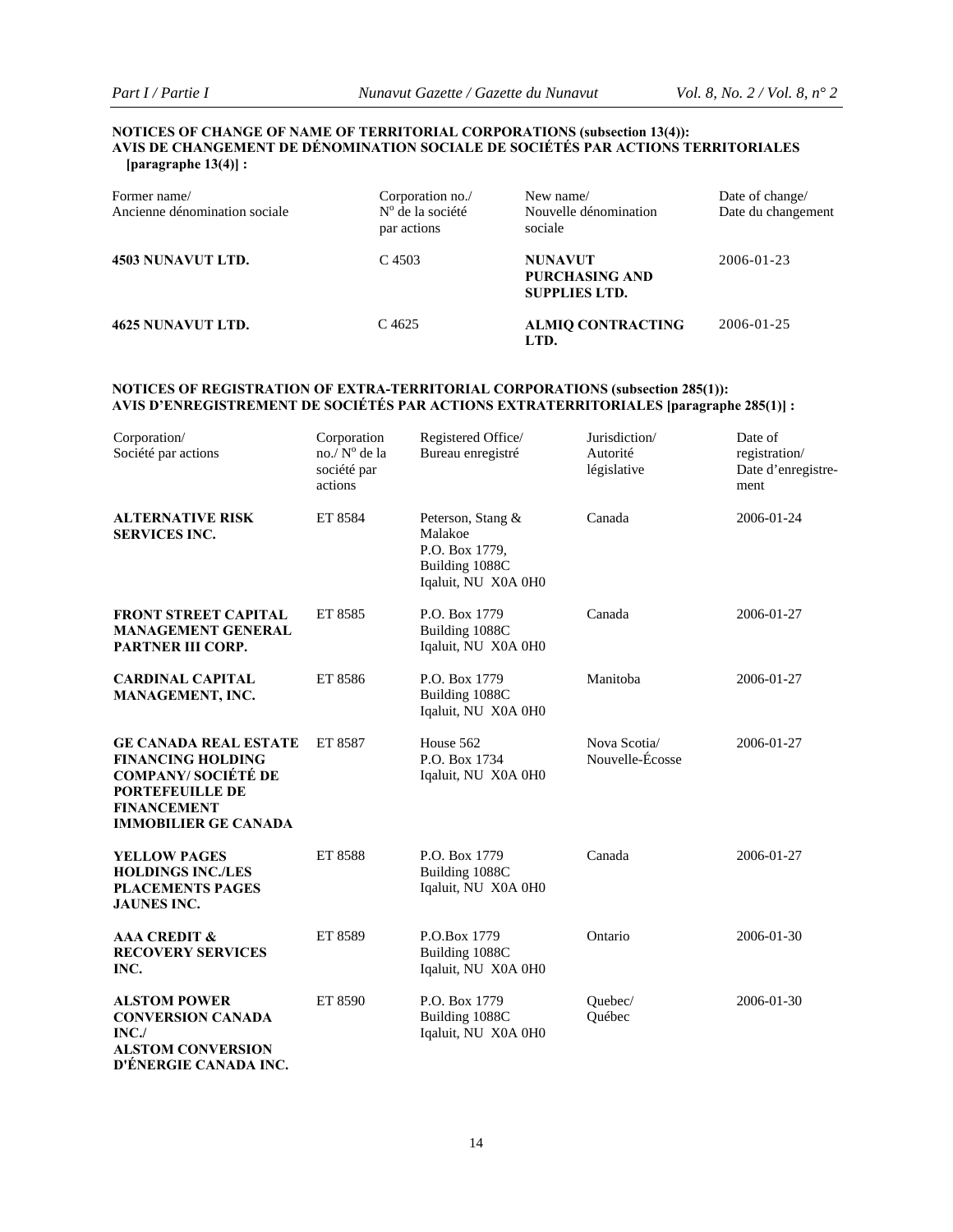| Part I / Partie I                                                                                                     | Nunavut Gazette / Gazette du Nunavut                  |                                                                                         |                                           | <i>Vol.</i> 8, <i>No.</i> $2 / Vol. 8$ , $n^{\circ} 2$ |  |
|-----------------------------------------------------------------------------------------------------------------------|-------------------------------------------------------|-----------------------------------------------------------------------------------------|-------------------------------------------|--------------------------------------------------------|--|
| Corporation/<br>Société par actions                                                                                   | Corporation<br>no./N° de la<br>société par<br>actions | Registered Office/<br>Bureau enregistré                                                 | Jurisdiction/<br>Autorité<br>législative  | Date of<br>registration/<br>Date d'enregistre-<br>ment |  |
| YPG HOLDINGS INC./LES<br>PLACEMENTS YPG INC.                                                                          | ET 8591                                               | P.O. Box 1779<br>Building 1088C<br>Iqaluit, NU X0A 0H0                                  | Canada                                    | 2006-01-30                                             |  |
| <b>TOSHIBA OF CANADA</b><br><b>LIMITED/TOSHIBA DU</b><br><b>CANADA LIMITÉE</b>                                        | ET 8592                                               | P.O.Box 1779<br>Building 1052<br>Iqaluit, NU X0A 0H0                                    | Canada                                    | 2006-01-30                                             |  |
| <b>NUNAVUT INVESTMENT</b><br><b>GROUP INC.</b>                                                                        | ET 8593                                               | Peterson, Stang &<br>Malakoe<br>P.O. Box 1779,<br>Building 1088C<br>Iqaluit, NU X0A 0H0 | Canada                                    | 2006-01-30                                             |  |
| <b>DR. DANIELLE FROESE</b><br>INC.                                                                                    | ET 8594                                               | 1 - 4012 Anuri Street<br>P.O. Box 11032<br>Iqaluit, NU X0A 1H0                          | British Columbia/<br>Colombie britannique | 2006-02-09                                             |  |
| <b>NCE DIVERSIFIED</b><br><b>MANAGEMENT (06) CORP.</b>                                                                | ET 8595                                               | House 562<br>P.O. Box 1734<br>Iqaluit, NU X0A 0H0                                       | Ontario                                   | 2006-02-13                                             |  |
| <b>CITI COMMERCE</b><br><b>SOLUTIONS OF CANADA</b><br><b>LTD./SOLUTIONS CITI</b><br><b>COMMERCE DU CANADA</b><br>LTÉE | ET 8596                                               | P.O. Box 1779<br>Building 1088C<br>Iqaluit, NU X0A 0H0                                  | Ontario                                   | 2006-02-14                                             |  |
| A.T. KEARNEY CO.                                                                                                      | ET 8597                                               | P.O. Box 1779<br>Building 1088C<br>Iqaluit, NU X0A 0H0                                  | Nova Scotia/<br>Nouvelle-Écosse           | 2006-02-14                                             |  |
| <b>IMT SERVICES</b><br><b>CORPORATION</b>                                                                             | ET 8598                                               | P.O. Box 1779<br>Building 1088C<br>Iqaluit, NU X0A 0H0                                  | Rhode Island<br>USA/É.-U.                 | 2006-02-14                                             |  |
| <b>JAZZ AIR HOLDING GP</b><br><b>INC./COMMANDITE</b><br><b>GESTION JAZZ AIR INC.</b>                                  | ET 8599                                               | P.O. Box 1779<br>Building 1088C<br>Iqaluit, NU X0A 0H0                                  | Canada                                    | 2006-02-15                                             |  |
| <b>GRIFFITHS MCBURNEY</b><br><b>CANADA CORP./</b><br><b>GRIFFITHS MCBURNEY</b><br>CANADA S.A.R.F.                     | ET 8600                                               | P.O. Box 1779<br>Building 1088C<br>Iqaluit, NU X0A 0H0                                  | Canada                                    | 2006-02-15                                             |  |
| <b>GRIFFITHS MCBURNEY</b><br><b>CANADA CORP./</b><br><b>GRIFFITHS MCBURNEY</b><br>CANADA S.A.R.F.                     | ET 8601                                               | P.O. Box 1779<br>Building 1088C<br>Iqaluit, NU X0A 0H0                                  | Canada                                    | 2006-02-15                                             |  |
| <b>CANADA DOMINION</b><br><b>RESOURCES 2006</b><br><b>CORPORATION</b>                                                 | ET 8602                                               | P.O. Box 1779<br>Building 1088C<br>Iqaluit, NU X0A 0H0                                  | Canada                                    | 2006-02-21                                             |  |
| <b>OLYMPUS CANADA INC.</b>                                                                                            | ET 8603                                               | P.O. Box 1734<br>House #562<br>Iqaluit, NU X0A 0H0                                      | Canada                                    | 2006-02-21                                             |  |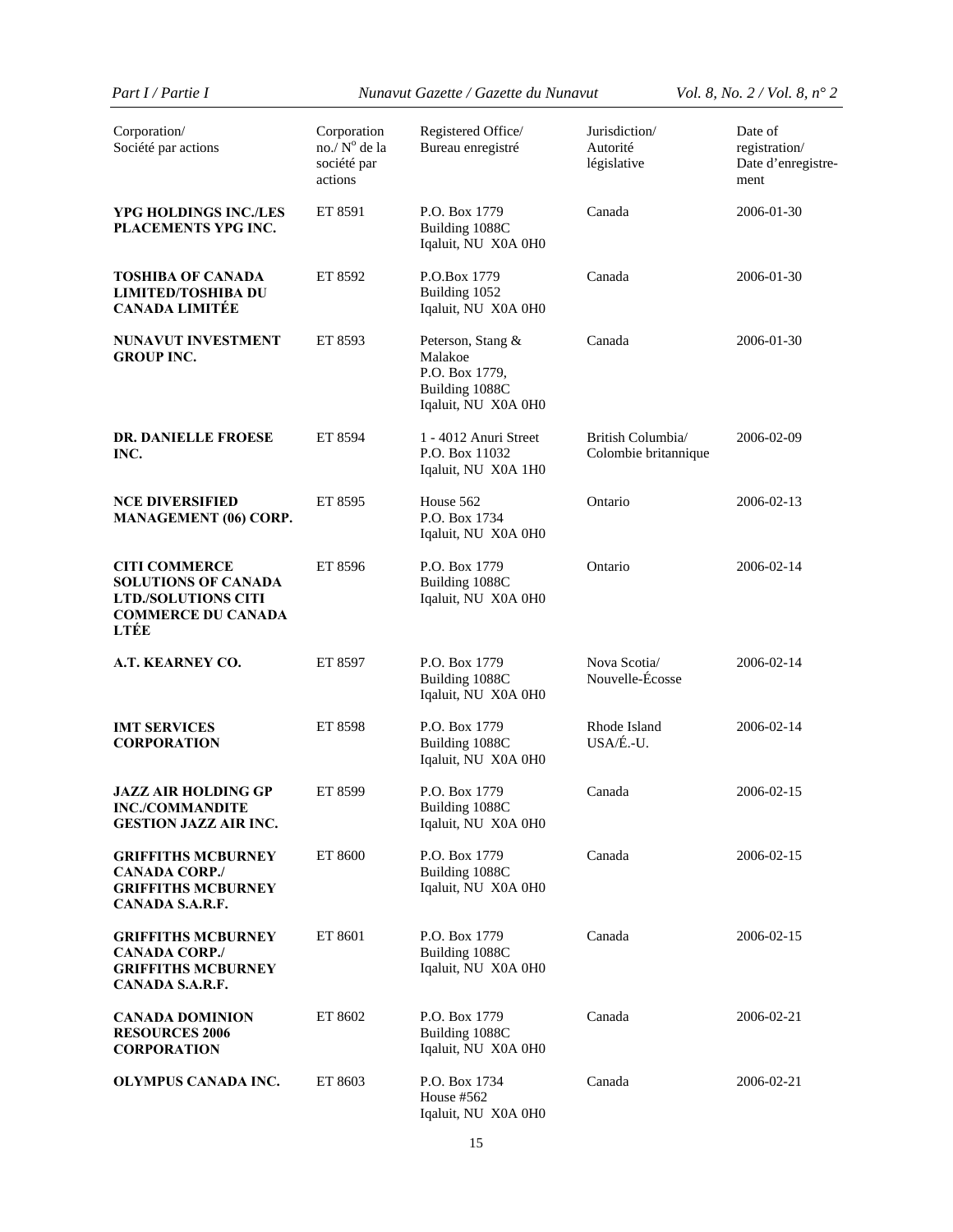| Part I / Partie I                                                                                                                | Nunavut Gazette / Gazette du Nunavut                           |                                                         |                                          | <i>Vol.</i> 8, <i>No.</i> $2 / Vol. 8$ , $n^{\circ} 2$ |  |
|----------------------------------------------------------------------------------------------------------------------------------|----------------------------------------------------------------|---------------------------------------------------------|------------------------------------------|--------------------------------------------------------|--|
| Corporation/<br>Société par actions                                                                                              | Corporation<br>$no./N^{\circ}$ de la<br>société par<br>actions | Registered Office/<br>Bureau enregistré                 | Jurisdiction/<br>Autorité<br>législative | Date of<br>registration/<br>Date d'enregistre-<br>ment |  |
| <b>PRACTICE SOLUTIONS</b><br><b>LTD./SOLUTIONS</b><br><b>CLINIQUES LTÉE</b>                                                      | ET 8604                                                        | P.O. Box 1779<br>Building 1088C<br>Iqaluit, NU X0A 0H0  | Canada                                   | 2006-02-22                                             |  |
| <b>ADECCO EMPLOYMENT</b><br><b>SERVICES LIMITED/</b><br><b>ADECCO SERVICES DE</b><br><b>RESSOURCES HUMAINES</b><br>LTÉE.         | ET 8605                                                        | House 562<br>P.O. Box 1734<br>Iqaluit, NU X0A 0H0       | Canada                                   | 2006-02-22                                             |  |
| <b>REGAL GIFTS</b><br><b>CORPORATION</b>                                                                                         | ET 8606                                                        | Box 1779<br>Building 1088C<br>Iqaluit, NU X0A 0H0       | Canada                                   | 2006-02-22                                             |  |
| <b>OIKIOTAALUK FISHERIES</b><br><b>CORPORATION</b>                                                                               | ET 8607                                                        | Building #922<br><b>Box 1228</b><br>Iqaluit, NU X0A 0H0 | Canada                                   | 2006-02-22                                             |  |
| <b>INVESTORS GROUP</b><br><b>FINANCIAL SERVICES</b><br><b>INC./SERVICES</b><br><b>FINANCIERS GROUPE</b><br><b>INVESTORS INC.</b> | ET 8608                                                        | P.O. Box 1779<br>Building 1088C<br>Iqaluit, NU X0A 0H0  | Canada                                   | 2006-02-22                                             |  |
| <b>ENCANA CORPORATION</b>                                                                                                        | ET 8609                                                        | P.O. Box 1779<br>Building 1088C<br>Iqaluit, NU X0A 0H0  | Canada                                   | 2006-02-22                                             |  |

#### **NOTICES OF CHANGE OF NAME OF EXTRA-TERRITORIAL CORPORATIONS (subsection 289(4)): AVIS DE CHANGEMENT DE DÉNOMINATION SOCIALE DE SOCIÉTÉS PAR ACTIONS EXTRATERRITORIALES [paragraphe 289(4)] :**

| Name of corporation/<br>Dénomination sociale de la société<br>par actions                     | Corporation no./<br>$No$ de la société<br>par actions | New name of corporation/<br>Nouvelle dénomination sociale de la<br>société par actions              | Effective<br>date/<br>Date de prise<br>d'effet |
|-----------------------------------------------------------------------------------------------|-------------------------------------------------------|-----------------------------------------------------------------------------------------------------|------------------------------------------------|
| <b>TAL GLOBAL ASSET</b><br><b>MANAGEMENT INC./TAL GESTION</b><br><b>GLOBALE D'ACTIFS INC.</b> | ET 6857                                               | <b>CIBC GLOBAL ASSET</b><br><b>MANAGEMENT INC./</b><br><b>GESTION GLOBALE D'ACTIFS</b><br>CIBC INC. | 2006-01-30                                     |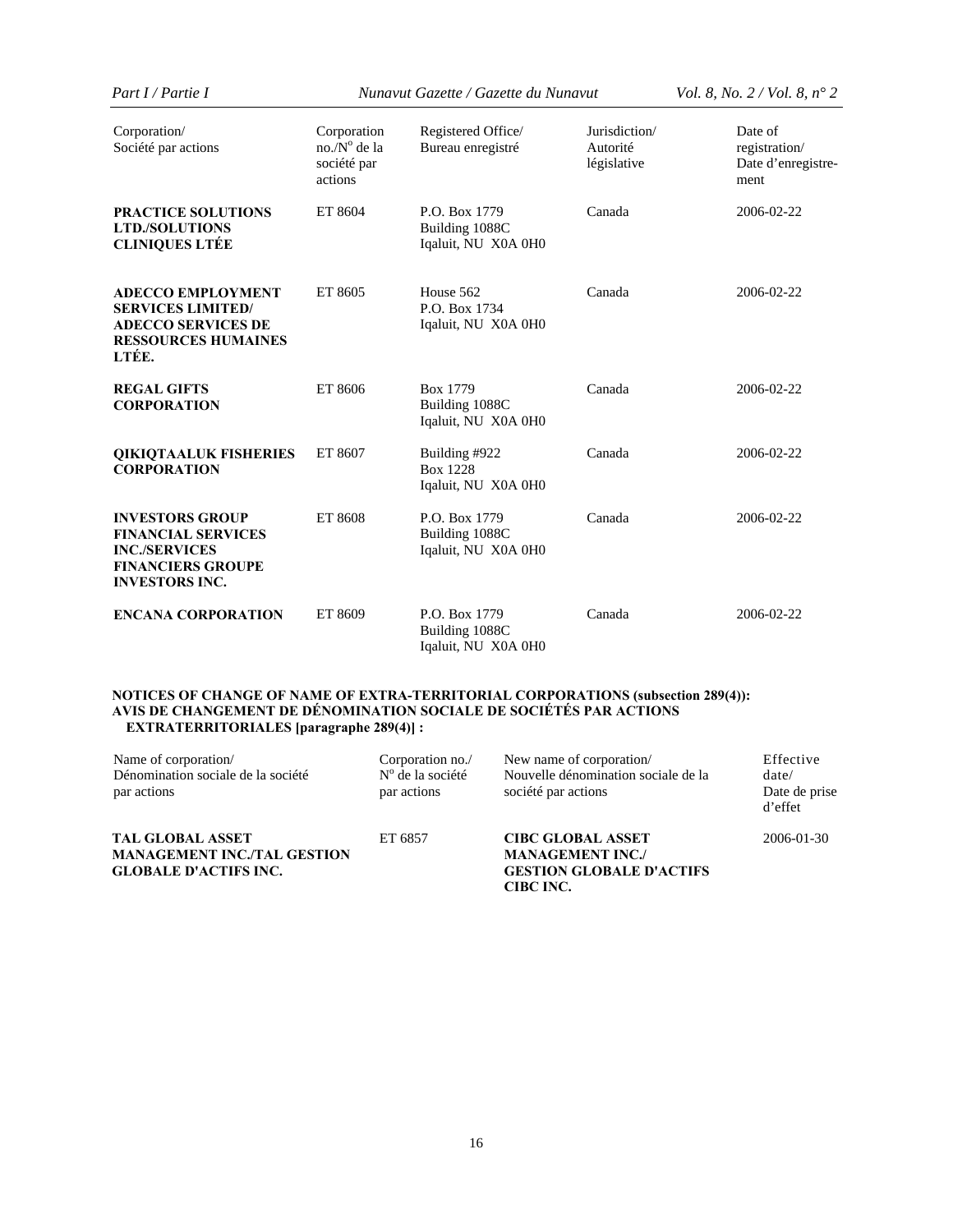#### **NOTICES OF AMALGAMATION OF EXTRA-TERRITORIAL CORPORATIONS (subsection 290(2)): AVIS DE FUSION DE SOCIÉTÉS PAR ACTIONS EXTRATERRITORIALES [paragraphe 290(2)] :**

| Corporation/<br>Société par actions                                                                                     | Corporation no./<br>Nº de la société<br>par actions | Amalgamating corporations/<br>Sociétés par actions<br>fusionnées                                                                                            | Date of<br>amalgamation/<br>Date de la<br>fusion |
|-------------------------------------------------------------------------------------------------------------------------|-----------------------------------------------------|-------------------------------------------------------------------------------------------------------------------------------------------------------------|--------------------------------------------------|
| <b>YPG HOLDINGS INC./</b><br>LES PLACEMENTS YPG INC.                                                                    | ET 8591                                             | <b>YPG HOLDINGS</b><br><b>INC./LES PLACEMENTS</b><br>YPG INC.<br><b>YELLOW PAGES</b><br><b>HOLDINGS INC./</b><br><b>LES PLACEMENTS</b><br>PAGES JAUNES INC. | 2006-01-01                                       |
| <b>NUNAVUT INVESTMENT GROUP</b><br>INC.                                                                                 | ET 8593                                             | <b>NUNAVUT</b><br><b>INVESTMENT GROUP</b><br>INC.<br><b>NUNAVUT</b><br><b>INTERNATIONAL INC.</b>                                                            | 2006-01-01                                       |
| <b>GRIFFITHS MCBURNEY CANADA</b><br><b>CORP./GRIFFITHS MCBURNEY</b><br>CANADA S.A.R.F.                                  | ET 8600                                             | <b>GMP CAPITAL CORP.</b><br><b>GMP ACQUISITION INC.</b>                                                                                                     | 2005-12-01                                       |
| <b>GRIFFITHS MCBURNEY CANADA</b><br><b>CORP./GRIFFITHS MCBURNEY</b><br>CANADA S.A.R.F.                                  | ET 8601                                             | <b>GRIFFITHS MCBURNEY</b><br><b>CANADA CORP./</b><br><b>GRIFFITHS MCBURNEY</b><br>CANADA S.A.R.F.                                                           | 2005-12-01                                       |
| <b>INVESTORS GROUP FINANCIAL</b><br><b>SERVICES INC./</b><br><b>SERVICES FINANCIERS GROUPE</b><br><b>INVESTORS INC.</b> | ET 8608                                             | <b>INVESTORS GROUP</b><br><b>FINANCIAL SERVICES</b><br><b>INC./SERVICES</b><br><b>FINANCIERS GROUPE</b><br><b>INVESTORS INC.</b>                            | 2006-01-01                                       |
| <b>ENCANA CORPORATION</b>                                                                                               | ET 8609                                             | <b>ENCANA</b><br><b>CORPORATION</b>                                                                                                                         | 2006-01-01                                       |

#### **SOCIETIES ACT LOI SUR LES SOCIÉTÉS**

# **NOTICES OF INCORPORATION OF SOCIETIES (subsection 4(4)): AVIS DE CONSTITUTION EN PERSONNE MORALE [paragraphe 4(4)] :**

| Name/<br>Dénomination sociale                    | Incorporation no./<br>$N^{\circ}$ de constitution | Location of operations/<br>Lieu des activités | Incorporation date/<br>Date de constitution |
|--------------------------------------------------|---------------------------------------------------|-----------------------------------------------|---------------------------------------------|
| <b>MIDWIVES ASSOCIATION OF</b><br><b>NUNAVUT</b> | SOC 2088                                          | Iqaluit                                       | 2006-02-21                                  |
| <b>TAHIUOTIT INULLARIKTUT</b>                    | SOC 2089                                          | Arviat                                        | 2006-02-21                                  |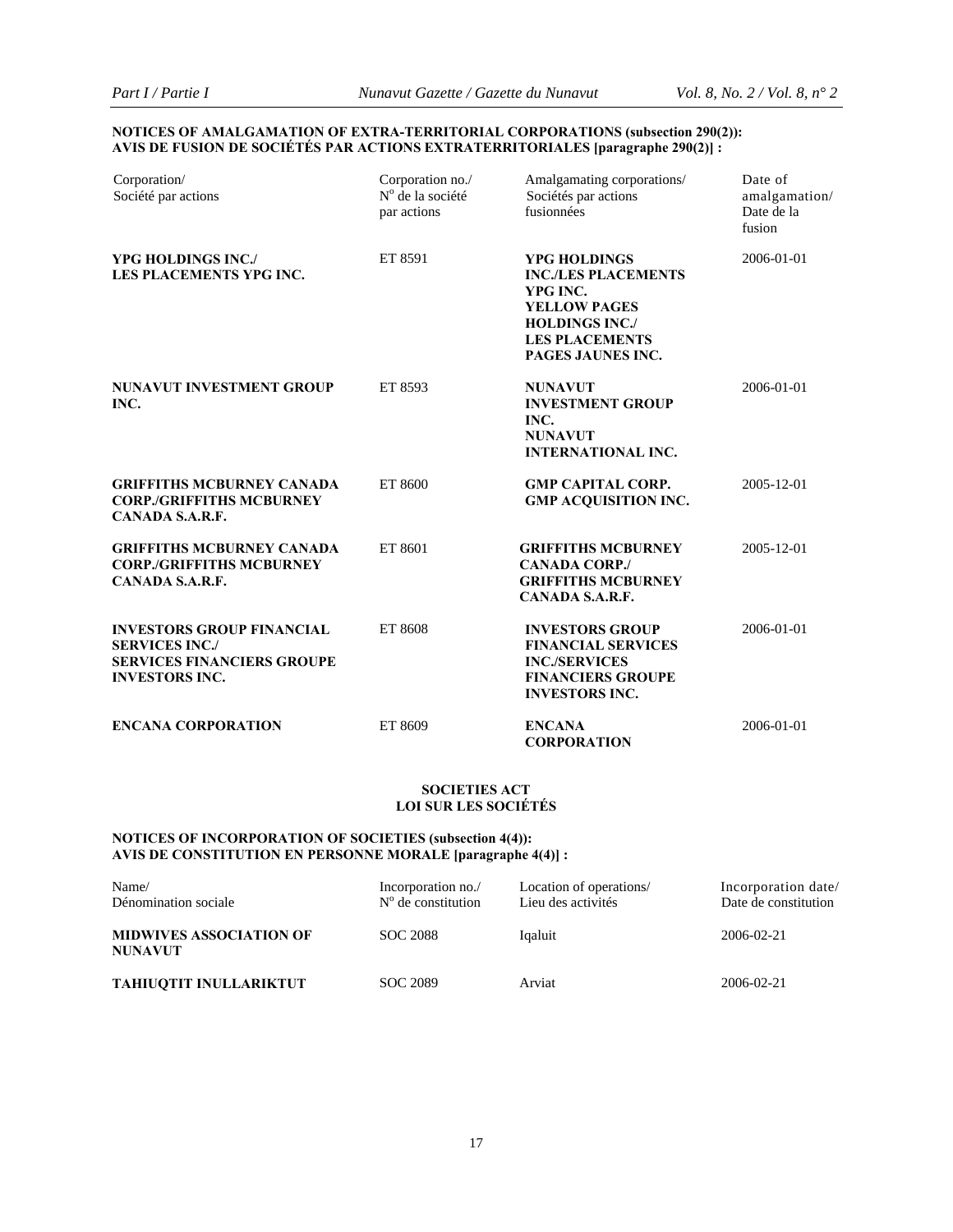#### GOVERNMENT NOTICES (MISCELLANEOUS) / AVIS DU GOUVERNEMENT (DIVERS)

## **ARCHIVES ACT**

The following boxes of records from the Qikiqtaaluk Region will be destroyed on or after April 30, 2006. If you would like to review the records transfer lists prior to destruction, please contact Records Management at 975-5412 before April 15, 2006.

| <b>DEPARTMENT</b>                                                           | <b>NUMBER OF BOXES</b> | REFERENCE NUMBER |
|-----------------------------------------------------------------------------|------------------------|------------------|
| Community and Government Services<br>Finance                                | 6                      | 6255-20-19.04    |
| Community and Government Services<br><b>Informatics</b>                     | 3                      | 6255-20-19.06    |
| Community and Government Services<br>Operations and Maintenance             | 8                      | 6255-20-19.02    |
| Community and Government Services<br>Records Management                     | 31                     | 6255-20-19.05    |
| Community and Government Services<br><b>Technical Services</b>              | 5                      | 6255-20-19.03    |
| Community and Government Services<br>Traffic                                | 3                      | 6255-20-19.01    |
| Culture Language, Elders and Youths<br>Directorate                          | 6                      | 6255-20-04.01    |
| Economic Development and Transportation<br><b>Community Development</b>     | 8                      | 6255-20-20.01    |
| Economic Development and Transportation<br>Corporate                        | 3                      | 6255-20-20.02    |
| Economic Development and Transportation<br>Minerals and Petroleum Resources | 21                     | 6255-20-20.03    |
| Education<br><b>Income Support</b>                                          | 38                     | 6255-20-05.02    |
| Education<br>Qikiqtani School Operations                                    | 48                     | 6255-20-05.01    |
| Executive and Intergovernmental Affairs<br>Directorate                      | 9                      | 6255-20-06       |
| Executive and Intergovernmental Affairs<br>Finance and Administration       | 1                      | 6255-20-06.01    |
| Executive and Intergovernmental Affairs<br>Policy and Planning              | 5                      | 6255-20-06.02    |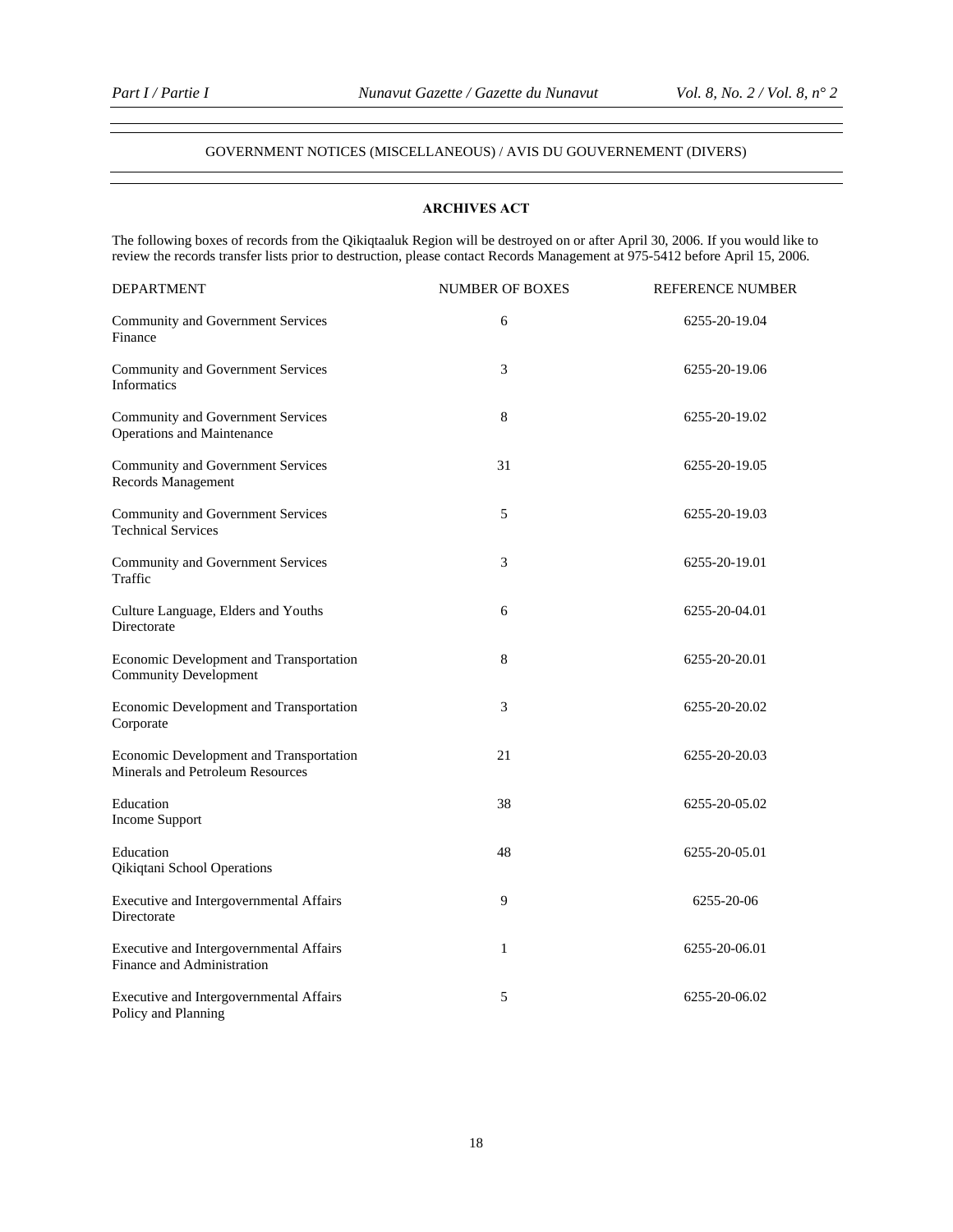| Part I / Partie I                                                     | Nunavut Gazette / Gazette du Nunavut | Vol. 8, No. 2 / Vol. 8, n° 2 |  |  |
|-----------------------------------------------------------------------|--------------------------------------|------------------------------|--|--|
| Finances<br>Comptabilité publique                                     | 20                                   | 6255-20-07.01                |  |  |
| Finance<br>Directorate                                                | $\overline{c}$                       | 6255-20-07.03                |  |  |
| Finance<br>Government Accounting                                      | 20                                   | 6255-20-07.01                |  |  |
| Finance<br><b>Liquor Commission</b>                                   | 11                                   | 6255-20-07.02                |  |  |
| <b>Health and Social Services</b><br>Finance                          | $\overline{7}$                       | 6255-20-08.01                |  |  |
| <b>Human Resources</b><br><b>Job Evaluations</b>                      | 15                                   | 6255-20-09.01                |  |  |
| <b>Human Resources</b><br>Staffing                                    | 41                                   | 6255-20-09                   |  |  |
| Justice<br><b>Baffin Correctional Center</b>                          | 17                                   | 6255-20-10.01                |  |  |
| Nunavut Arctic College                                                | 4                                    | 6255-20-14.01                |  |  |
| <b>Public Works and Services</b>                                      | 6                                    | 6255-20-12.01                |  |  |
| <b>Public Works and Services</b><br><b>Government Services</b>        | 9                                    | 6255-20-12                   |  |  |
| <b>Public Works and Services</b><br><b>Operations and Maintenance</b> | 15                                   | 6255-20-12.02                |  |  |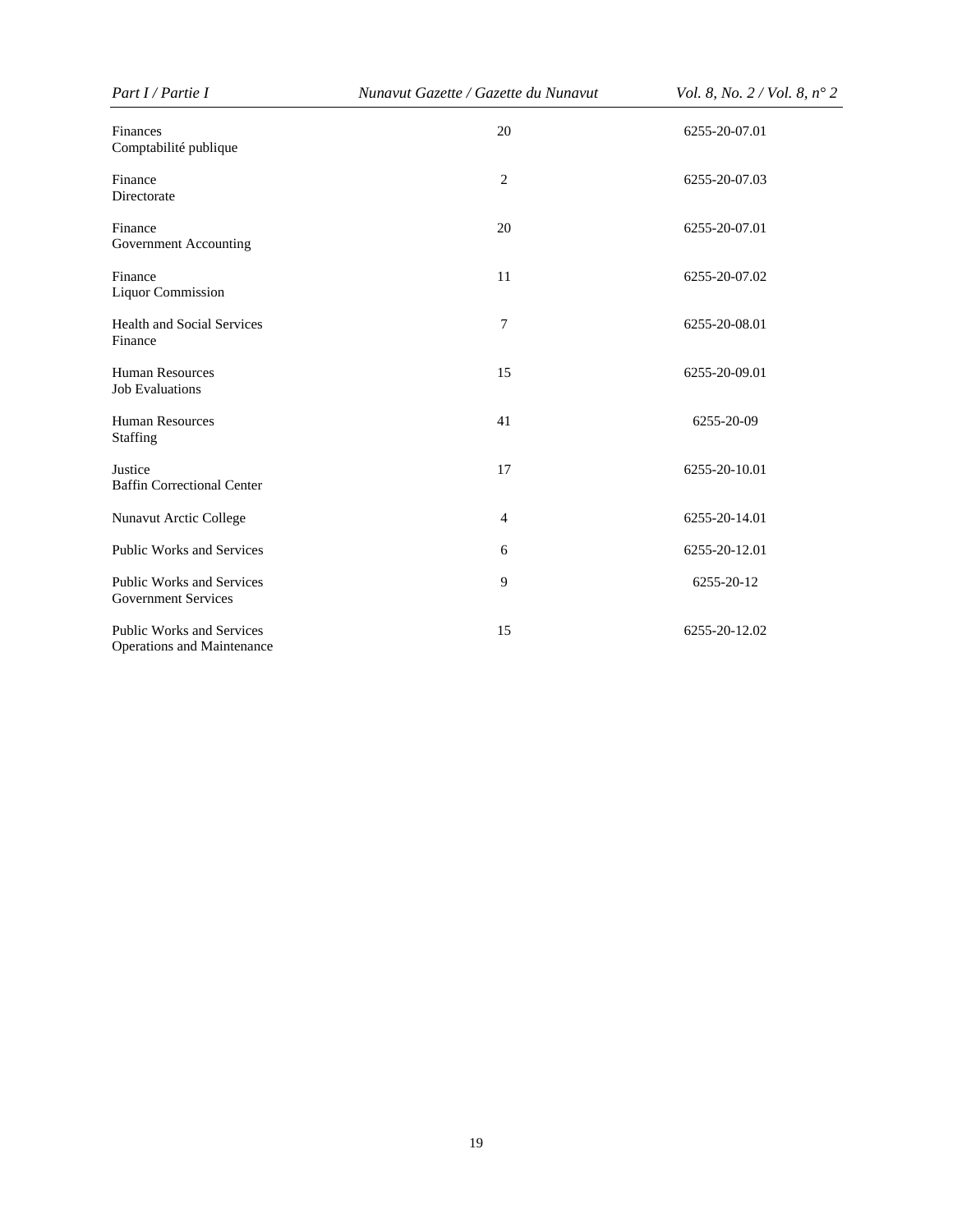## **LOI SUR LES ARCHIVES**

Les boîtes de documents de la région du Qikiqtaaluk, dont le nombre et les numéros figurent ci-dessous, seront détruites le ou après le 30 avril 2006. Si vous souhaitez revoir les listes de documents avant leur destruction, veuillez communiquer avec la Division de la gestion des documents au 975-5412 avant le 15 avril 2006.

| <b>MINISTÈRES</b>                                                         | NOMBRE DE BOÎTES | NUMÉRO DE RÉFÉRENCE |
|---------------------------------------------------------------------------|------------------|---------------------|
| Collège de l'Arctique du Nunavut                                          | 4                | 6255-20-14.01       |
| Culture, Langue, Aînés et Jeunesse<br>Direction                           | 6                | 6255-20-04.01       |
| Développement économique et Transports<br>Développement communautaire     | 8                | 6255-20-20.01       |
| Développement économique et Transports<br>Minéraux et produits pétroliers | 21               | 6255-20-20.03       |
| Développement économique et Transports<br>Services ministériels           | 3                | 6255-20-20.02       |
| Éducation<br>Opérations scolaires - Qikiqtani                             | 48               | 6255-20-05.01       |
| Éducation<br>Soutien du revenu                                            | 38               | 6255-20-05.02       |
| Exécutif et Affaires intergouvernementales<br>Direction                   | 9                | 6255-20-06          |
| Exécutif et Affaires intergouvernementales<br>Finances et administration  | 1                | 6255-20-06.01       |
| Exécutif et Affaires intergouvernementales<br>Politiques et planification | 5                | 6255-20-06.02       |
| Finances<br>Direction                                                     | 2                | 6255-20-07.03       |
| Finances<br>Société des alcools                                           | 11               | 6255-20-07.02       |
| Justice<br>Centre correctionnel de la région de Baffin                    | 17               | 6255-20-10.01       |
| Ressources humaines<br>Dotation                                           | 41               | 6255-20-09          |
| Ressources humaines<br>Évaluation des postes                              | 15               | 6255-20-09.01       |
| Santé et Services sociaux<br>Finances                                     | 7                | 6255-20-08.01       |
| Services communautaires et gouvernementaux<br>Circulation                 | 3                | 6255-20-19.01       |
| Services communautaires et gouvernementaux<br>Finances                    | 6                | 6255-20-19.04       |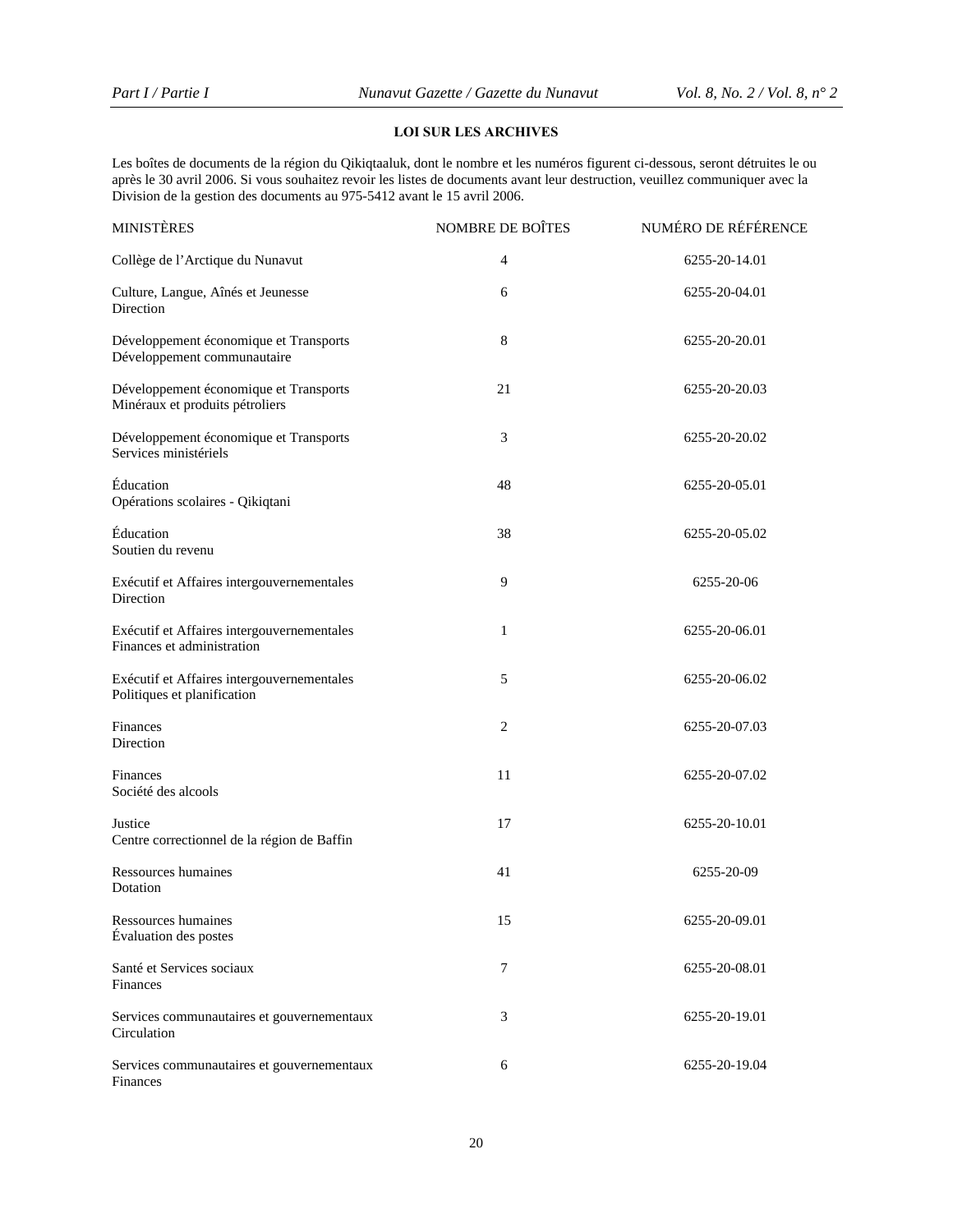| Part I / Partie I                                                     | Nunavut Gazette / Gazette du Nunavut | <i>Vol.</i> 8, <i>No.</i> $2 / Vol. 8$ , $n^{\circ} 2$ |  |  |
|-----------------------------------------------------------------------|--------------------------------------|--------------------------------------------------------|--|--|
| Services communautaires et gouvernementaux<br>Gestion des documents   | 31                                   | 6255-20-19.05                                          |  |  |
| Services communautaires et gouvernementaux<br>Informatique            | 3                                    | 6255-20-19.06                                          |  |  |
| Services communautaires et gouvernementaux<br>Opérations et entretien | 8                                    | 6255-20-19.02                                          |  |  |
| Services communautaires et gouvernementaux<br>Services techniques     | 5                                    | 6255-20-19.03                                          |  |  |
| Travaux publics et Services                                           | 6                                    | 6255-20-12.01                                          |  |  |
| Travaux publics et Services<br>Opérations et entretien                | 15                                   | 6255-20-12.02                                          |  |  |
| Travaux publics et Services<br>Services gouvernementaux               | 9                                    | 6255-20-12                                             |  |  |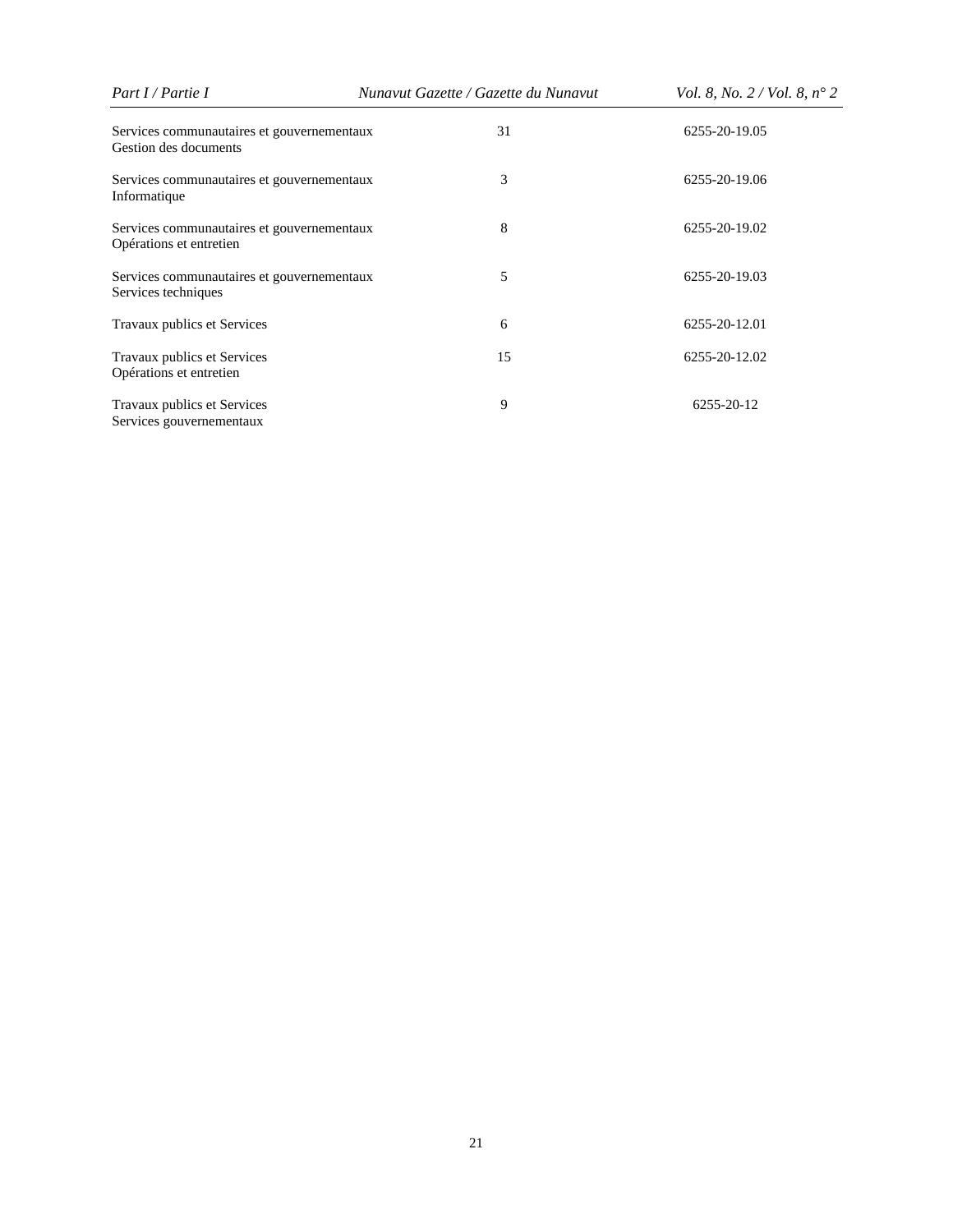## **WORKERS' COMPENSATION ACT**

## **Benefits 2006 Based on 2006 Tax Tables**

Examples of Monthly Compensation Payments Effective January 1, 2006 Based on 90% of net earnings after deductions for Income Tax, Canada Pension Plan and Unemployment Insurance contributions

## **Year's Maximum Insurable Remuneration: \$67,500**

| Table 1                                                                    | <b>Permanent or Temporary</b><br><b>Total Disability</b><br><b>Gross Salary</b> |          | 60% Permanent Disability<br><b>Gross Salary</b> |          | <b>30% Permanent Disability</b><br><b>Gross Salary</b> |          |          |        |        |
|----------------------------------------------------------------------------|---------------------------------------------------------------------------------|----------|-------------------------------------------------|----------|--------------------------------------------------------|----------|----------|--------|--------|
|                                                                            | 67,500                                                                          | 40,000   | 25,000                                          | 67,500   | 40,000                                                 | 25,000   | 67,500   | 40,000 | 25,000 |
| Workers who<br>qualify as Northern<br>residents for income<br>tax purposes | 4,253.87                                                                        | 2,667.76 | 1,856.25                                        | 2.552.32 | 1,600.66                                               | 1.113.75 | 1.276.16 | 800.33 | 556.88 |
| Workers who do not<br>qualify as northern<br>residents                     | 4,192.22                                                                        | 2.627.11 | 1,856.25                                        | 2,515.33 | 1,576.27                                               | 1,113.75 | 1.257.67 | 788.13 | 556.88 |

#### **Dependents' Benefits (Fatal Accidents)**

| Widow or widower's Benefits                               | \$1,856.25<br>per month | \$22,275.00<br>per year |
|-----------------------------------------------------------|-------------------------|-------------------------|
| Pensions for each dependent child                         | \$421.90<br>per month   | \$5,062.80<br>per year  |
| Maximum Pension for other dependents<br>(where no spouse) | \$1,856.25<br>per month | \$22,275.00<br>per year |
| Immediate allowance<br>(lump sum)                         | \$2,700.00              |                         |
| Additional contribution<br>(lump sum)                     | \$5,000.00              |                         |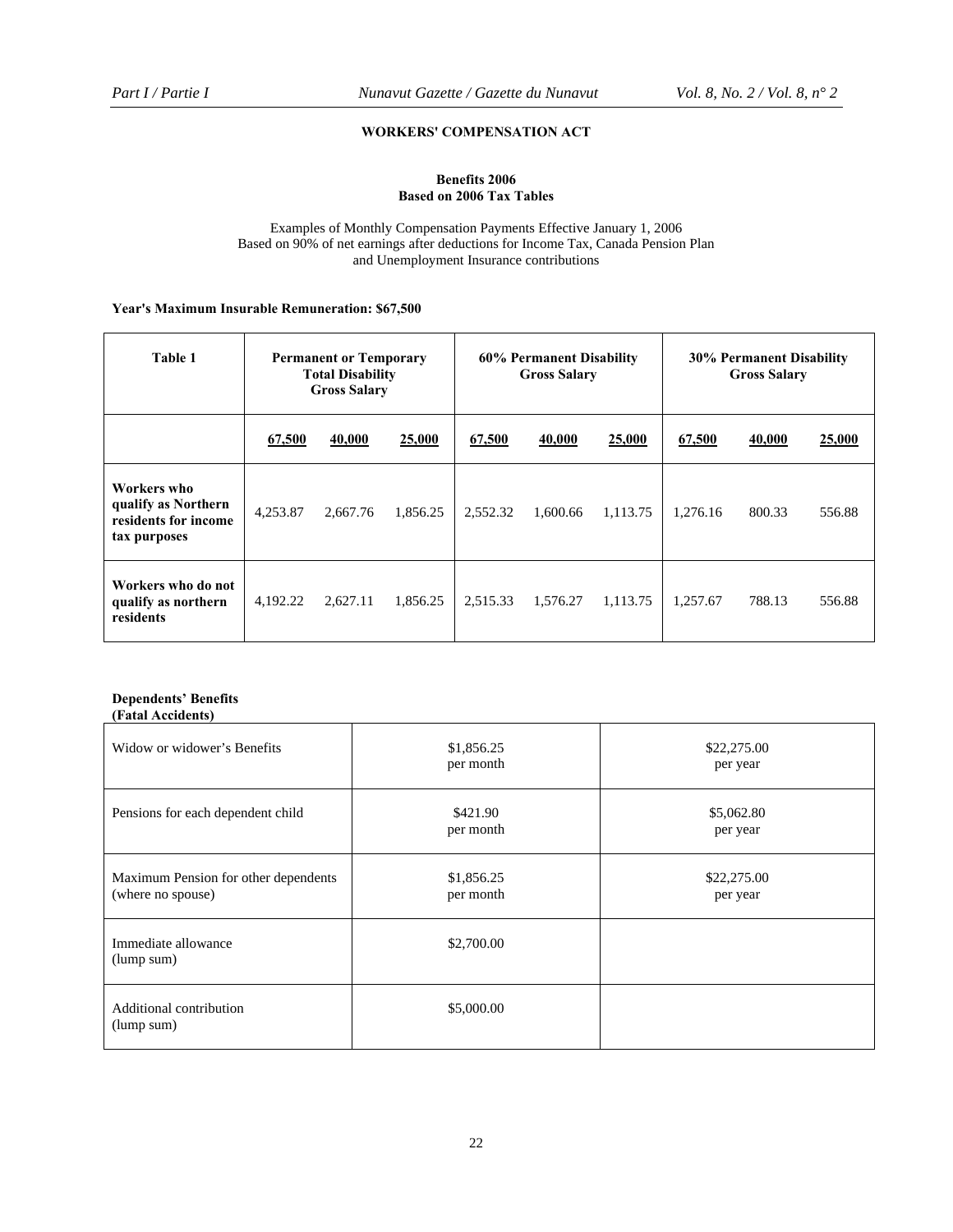#### Examples of Monthly Compensation Payments Effective January 1, 2006 Based on 90% of net earnings after deductions for Income Tax, Canada Pension Plan and Unemployment Insurance contributions.

## **Year's Maximum Insurable Remuneration: \$33,360**

**Table 1** 

| <b>Permanent or Temporary</b><br><b>Total Disability</b><br><b>Gross Salary</b> | 60% Permanent Disability<br><b>Gross Salary</b> | <b>30% Permanent Disability</b><br><b>Gross Salary</b> |
|---------------------------------------------------------------------------------|-------------------------------------------------|--------------------------------------------------------|
| \$33,360                                                                        | \$33,360                                        | \$33,360                                               |
| \$2,311.98                                                                      | \$1,387.19                                      | \$693.59                                               |

#### **Dependents' Benefits (Fatal Accidents)**

| Widow or widower's Benefits                               | \$917.40<br>per month | \$11,008.80<br>per year |
|-----------------------------------------------------------|-----------------------|-------------------------|
| Pensions for each dependent child                         | \$208.50<br>per month | \$2,502.00<br>per year  |
| Maximum Pension for other dependents<br>(where no spouse) | \$917.40<br>per month | \$11,008.80<br>per year |
| Immediate allowance<br>(lump sum)                         | \$1,334.40            |                         |
| Additional contribution<br>(lump sum)                     | \$5,000.00            |                         |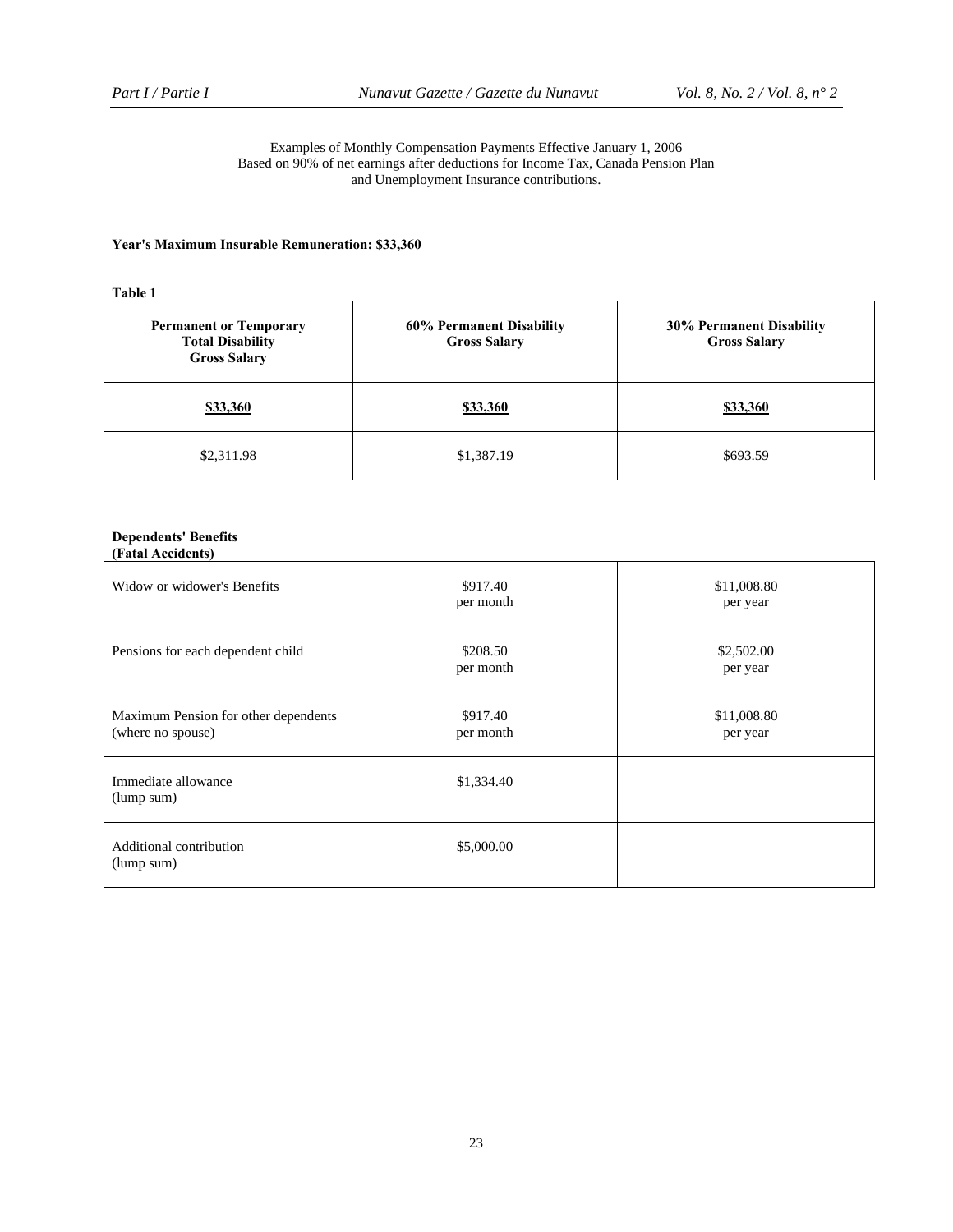## **LOI SUR LES ACCIDENTS DU TRAVAIL**

## **Indemnités pour 2006 Basées sur les tables d'impôt de 2006**

Exemples de paiements d'indemnités mensuelles à compter du 1<sup>er</sup> janvier 2006 Basés sur 90 % des gains nets après déduction de l'impôt sur le revenu, des contributions au Régime de pensions du Canada et à l'assurance-chômage

## **Rémunération maximale assurable de l'année : 67 500 \$**

| Tableau 1                                                                                         | Invalidité totale temporaire<br>ou permanente<br><b>Salaire brut</b> |          | Invalidité permanente à 60%<br><b>Salaire brut</b> |             | Invalidité permanente à 30%<br><b>Salaire brut</b> |               |          |        |        |
|---------------------------------------------------------------------------------------------------|----------------------------------------------------------------------|----------|----------------------------------------------------|-------------|----------------------------------------------------|---------------|----------|--------|--------|
|                                                                                                   | 67 500                                                               | 40 000   | 25 000                                             | 67 500      | 40 000                                             | 25 000        | 67 500   | 40 000 | 25 000 |
| <b>Travailleurs</b><br>qualifiés de<br>résidents du Nord<br>au regard de l'impôt<br>sur le revenu | 4 2 5 3 , 8 7                                                        | 2 667,76 | 1 856,25                                           | 2 5 5 2 3 2 | 1 600,66                                           | 1 1 1 3 .75   | 1 276,16 | 800,33 | 556,88 |
| <b>Travailleurs non</b><br>qualifiés de<br>résidents du Nord                                      | 4 192,22                                                             | 2 627,11 | 1 856,25                                           | 2 5 1 5 3 3 | 1 576,27                                           | 1 1 1 3 , 7 5 | 1 257,67 | 788,13 | 556,88 |

#### **Prestations aux personnes à charge (accidents mortels)**

| Prestations à la veuve ou au veuf                      | 1 856,25 \$<br>par mois | 22 275,00 \$<br>par année |
|--------------------------------------------------------|-------------------------|---------------------------|
| Pension pour chaque enfant à charge                    | 421,90 \$<br>par mois   | 5 062,80 \$<br>par année  |
| Pension maximale pour les autres<br>personnes à charge | 1 856,25 \$<br>par mois | 22 275,00 \$<br>par année |
| Allocation immédiate<br>(somme forfaitaire)            | 2 700,00 \$             |                           |
| Contribution supplémentaire<br>(somme forfaitaire)     | 5 000,00 \$             |                           |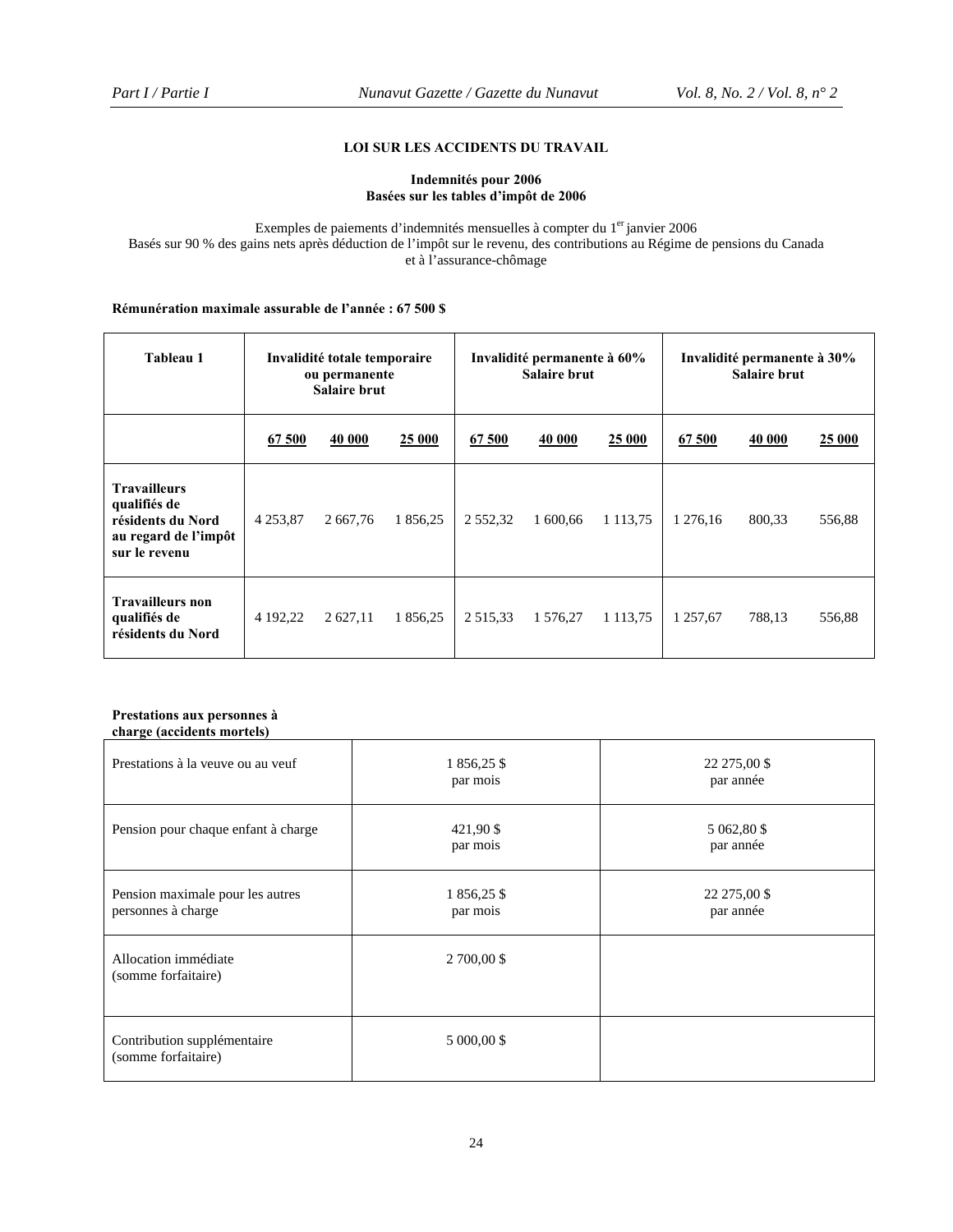#### Exemples de paiements d'indemnités mensuelles à compter du 1<sup>er</sup> janvier 2006 Basés sur 90 % des gains nets après déduction de l'impôt sur le revenu, des contributions au Régime de pensions du Canada et à l'assurance-chômage

## **Rémunération maximale assurable de l'année : 33 360 \$**

## **Tableau 1**

| Invalidité totale temporaire<br>ou permanente<br><b>Salaire brut</b> | Invalidité permanente à 60%<br><b>Salaire brut</b> | Invalidité permanente à 30%<br><b>Salaire brut</b> |
|----------------------------------------------------------------------|----------------------------------------------------|----------------------------------------------------|
| 33 360 \$                                                            | 33 360 S                                           | 33 360 S                                           |
| 2 3 1 1 9 8 \$                                                       | 1 387,19 \$                                        | 693,59 \$                                          |

#### **Prestations aux personnes à charge (accidents mortels)**

| Prestations à la veuve ou au veuf                      | 917,40 \$<br>par mois | 11 008,80 \$<br>par année |
|--------------------------------------------------------|-----------------------|---------------------------|
| Pension pour chaque enfant à charge                    | 208,50 \$<br>par mois | 2 502,00 \$<br>par année  |
| Pension maximale pour les autres<br>personnes à charge | 917,40 \$<br>par mois | 11 008,80 \$<br>par année |
| Allocation immédiate<br>(somme forfaitaire)            | 1 334,40 \$           |                           |
| Contribution supplémentaire<br>(somme forfaitaire)     | 5 000,00 \$           |                           |